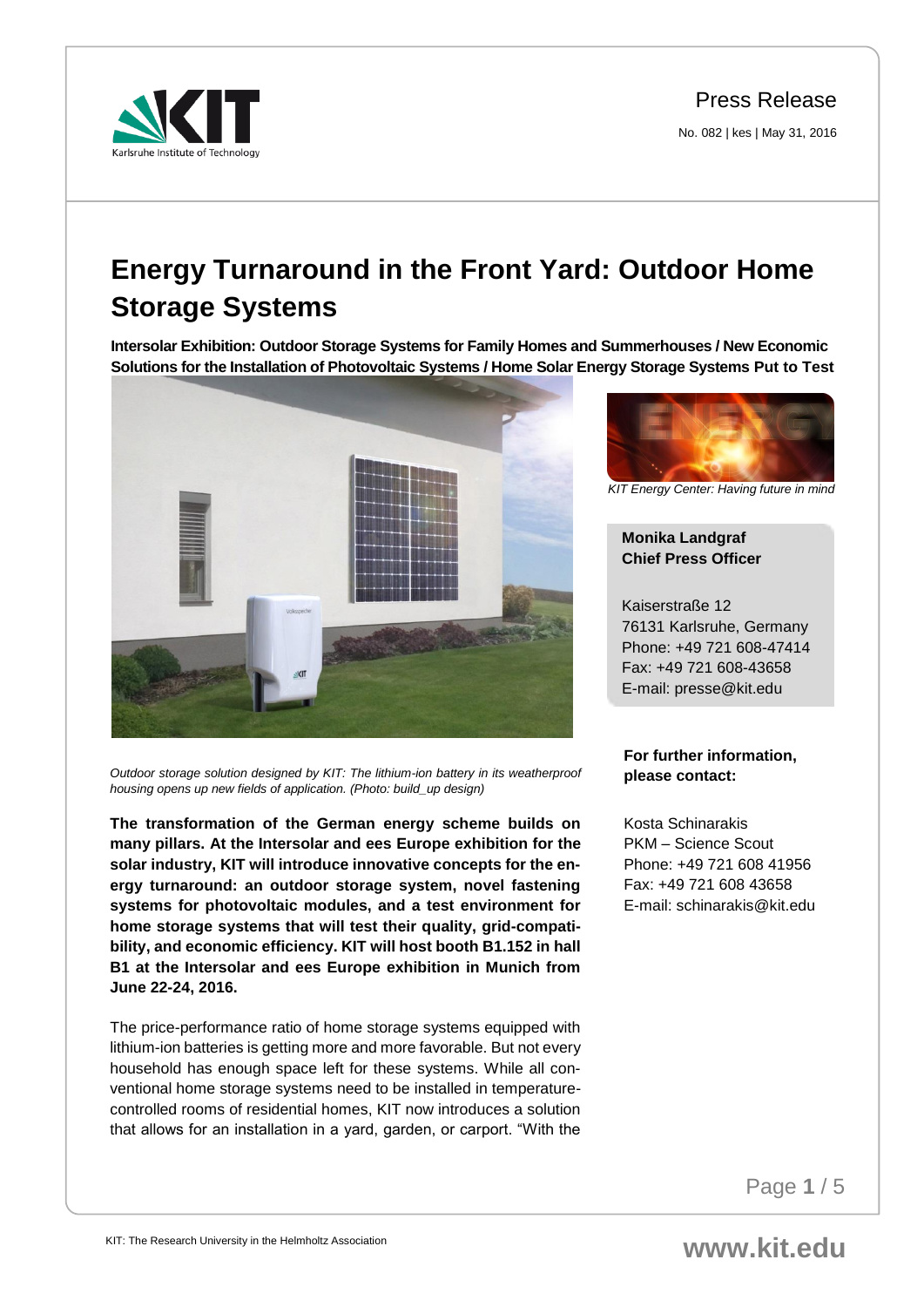**Press Release**



No. 082 | kes | May 31, 2016

photovoltaic system mounted on the roof, the inverter possibly realized as an outdoor installation, why not make the home storage system weatherproof and place it outside as well?" Dr. Olaf Wollersheim, Group Leader of Competence E at KIT asks. "We leveraged our experience from the development of home storage systems to create a compact and cost-effective design for an outdoor storage device." The outdoor concept makes it possible to move the storage device from the cellar or utility room to a place outside the house, thereby freeing up valuable space inside the building for other purposes. This way, it is extremely straightforward to supply especially weekend cottages and summerhouses with green power. Long-term tests conducted by KIT proved that a high-quality lithium-ion battery in a weatherproof housing can operate even in winter, with only minor efficiency losses, compared to the same battery indoors – and above all: with the same operational safety. This aspect is especially important because the safety guideline for home storage systems issued by the manufacturer associations and the reference made to it in the new KfW funding rules have considerably increased the safety level in Germany. Even with today's installations, the risk of a gas leakage or fire is very low. The new outdoor energy storage system concept now completely eliminates any risk inside the house. KIT will present a close-to-production prototype of the outdoor energy storage device at its Intersolar booth.

#### **Install Your Photovoltaic Modules Wherever You Want**

More economic efficiency, optimum space usage, and easy installation – KIT comes up with promising new fastening concepts for photovoltaic modules. For example, photovoltaic modules can be used as a roofing solution above the front door, saving the costs for a conventional porch roof. Another cost-effective installation technique makes it possible to fit the modules vertically on the house wall, protecting the latter from sun, wind, rain, and cold. Our research shows that the energy yielded by modules with an extreme orientation, such as 60° to the east or west and an inclination of 60°, is still 79% of that with the common south orientation and 30° inclination," says Nina Munzke, Solar Power Storage Park research coordinator. "In the overall balance, however, this reduced energy yield is made up for by low installation, module, and home storage costs when using your own solar power." The Solar Power Storage Park contains a setup of more than 100 different system configurations differing, for instance, in their east-west orientation, inclination, or technical components. This research facility develops concepts for the use of lithium-ion batteries as grid-compatible buffer storage systems for alternative energies. For mobile homes or campgrounds, where no wall surfaces are available, the KIT concept provides a solution with low-cost PV racks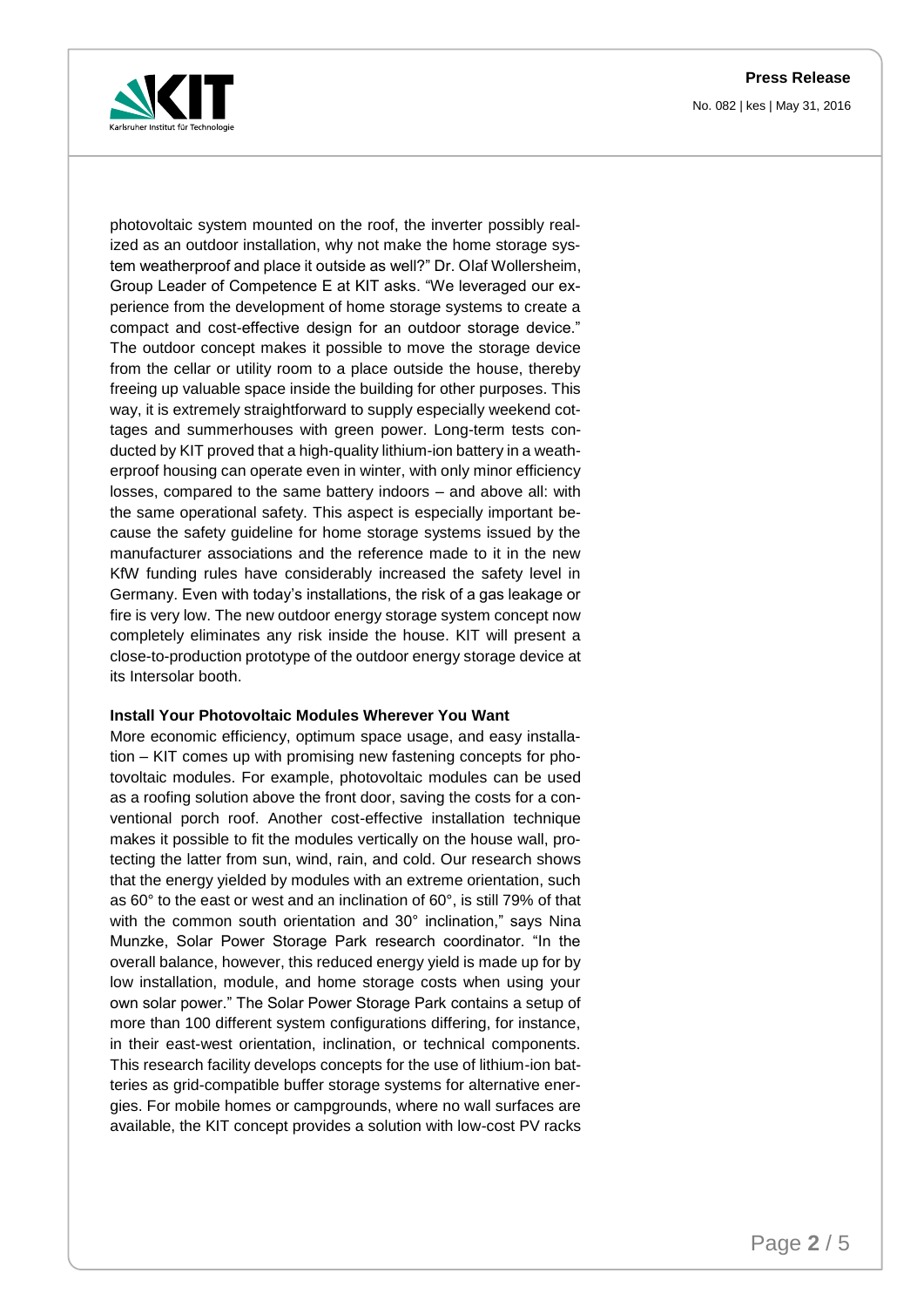

No. 082 | kes | May 31, 2016

that are similar to laundry drying racks. KIT will present all these PV rack concepts at the Intersolar exhibition.

### **Home Storage Systems Put to Test**

More and more private households utilize home storage devices in order to buffer the power from photovoltaic systems and use as much own solar power as possible. The commercially available lithium-ion storage batteries, however, differ considerably in terms of safety, price, and capacity and ultimately in their economic efficiency. The largest German comparative study, conducted under the "Safety First" project, compares more than twenty commercial home storage systems for safety, quality, and grid-optimized behavior with the stateof-the-art in research and technology. "We put the systems to the acid test – they are inspected directly after receipt and assessed according to the safety guideline for home storage systems," explains Nina Munzke, who is responsible for the SafetyFirst project. "Then, they are integrated into the test environment and subjected to endurance tests. Unlike the known consumer product testers, it is not our aim to present a comparison of products. We rather record deviations from the state of technology and give corresponding feedback to the industry. This enables the manufacturers to constantly improve their systems." The SafetyFirst project is funded by the Federal Ministry for Economic Affairs and Energy with a total volume of approx. 4 million Euros and is coordinated by the Karlsruhe Institute of Technology. This project is partnered by the Fraunhofer ISE (Institute for Solar Energy Systems) in Freiburg and the ZSW (Center for Solar Energy and Hydrogen Research Baden-Württemberg) in Ulm. First results from the comparative tests and a prototype of the test environment will be presented at the Intersolar and ees Europe 2016.

[https://www.kit.edu/kit/pi\\_2016\\_072\\_solarstrom-heimspeicher-auf](https://www.kit.edu/kit/pi_2016_072_solarstrom-heimspeicher-auf-dem-pruefstand.php)[dem-pruefstand.php](https://www.kit.edu/kit/pi_2016_072_solarstrom-heimspeicher-auf-dem-pruefstand.php) (available in German only)

#### **Special Exhibit: "Wind meets Solar and Storage"**

In cooperation with the ees Europe 2016, KIT has also organized the special exhibit called "Wind meets Solar and Storage", presented in hall B2, booth B2.290. Besides the system design and integration of solar and wind power storage batteries, it presents a close-to-production prototype of a large-scale storage system developed by KIT that features a high energy density and an innovative cooling concept. This storage system can be used both to provide an operating reserve and for the power supply for residential areas. It will be built under the Helmholtz Energy Lab 2.0 project with the objective to explore the interaction of the various components of future energy systems in a real-world scenario.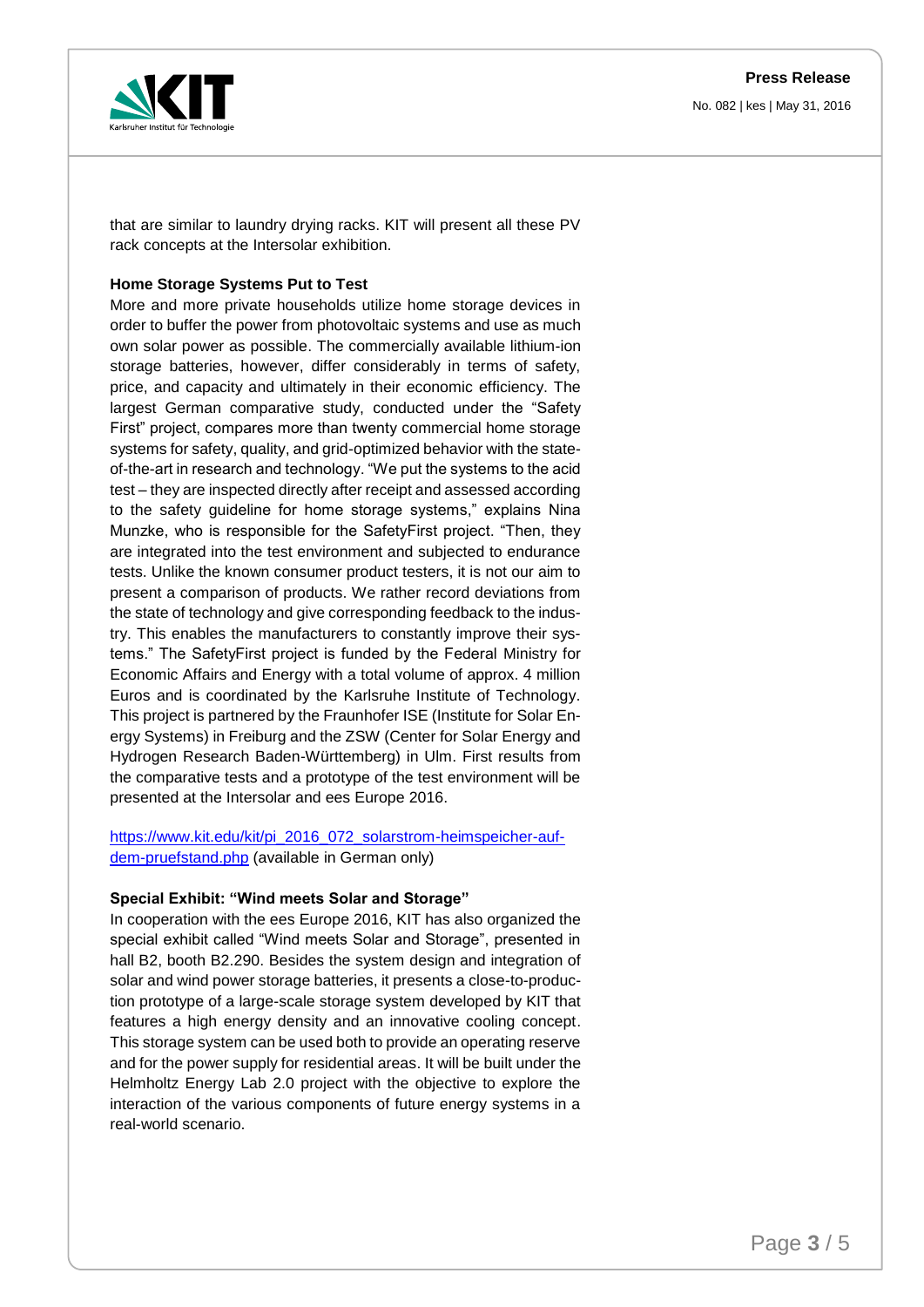### **Press Release**

No. 082 | kes | May 31, 2016



[https://www.kit.edu/kit/english/pi\\_2014\\_15859.php](https://www.kit.edu/kit/english/pi_2014_15859.php) <http://www.presseportal.de/pm/82549/3324742> (available in German only)

#### **Lectures Held by KIT Experts at the Exhibition and Conference**

"Small-Scale PV Storage Systems - Status Quo and Required Future Developments", Nina Munzke, KIT ees Europe Conference, June 21, 2016, 2:30 PM - 4:00 PM , ICM - International Congress Center Munich, Room 14 B

"Correlation Cell-Battery-Safety, Experience with Safety Guidelines/ Latest Norm Developments", Thomas Timke, KIT ees Europe Conference, June 22, 2016, 11:00 AM - 12:30 PM, ICM - International Congress Center Munich, room 14 B

"Marktvergleich von Li-Ionen Heimspeichern: Performance, Netzdienlichkeit und Sicherheit auf dem Prüfstand" (Comparison of commercially available lithium-ion-based home storage systems: performance, grid-compatibility, and safety put to test), Nina Munzke, KIT ees Forum, June 22, 2016, 11:20 AM - 11:40 AM, booth B1.151

"Marktvergleich von Li-Ionen Heimspeichern: Montage, Inbetriebnahme und Sicherheit auf dem Prüfstand" (Comparison of commercially available lithium-ion-based home storage systems: installation, commissioning, and safety put to test), Nicolaus Lemmertz, KIT ees Forum, Friday, June 24, 2016, 1:00 PM - 1:20 PM, booth B1.151

The Competence E project covers all research aspects from the battery materials to the electric storage system in a way that is unique in Germany. With an open technology platform for battery-electric vehicle drives and stationary energy storage systems, the systemic approach is aimed at developing industrially applicable solutions and their production methods. This will be an important step towards the energy turnaround and reaching climate objectives: Increased storage capacity or stationary storage systems to compensate the fluctuation of renewable energies and enhance the range of electric vehicles for increased acceptance.

Find more information on the Competence E project at

<http://www.competence-e.kit.edu/english/index.php>